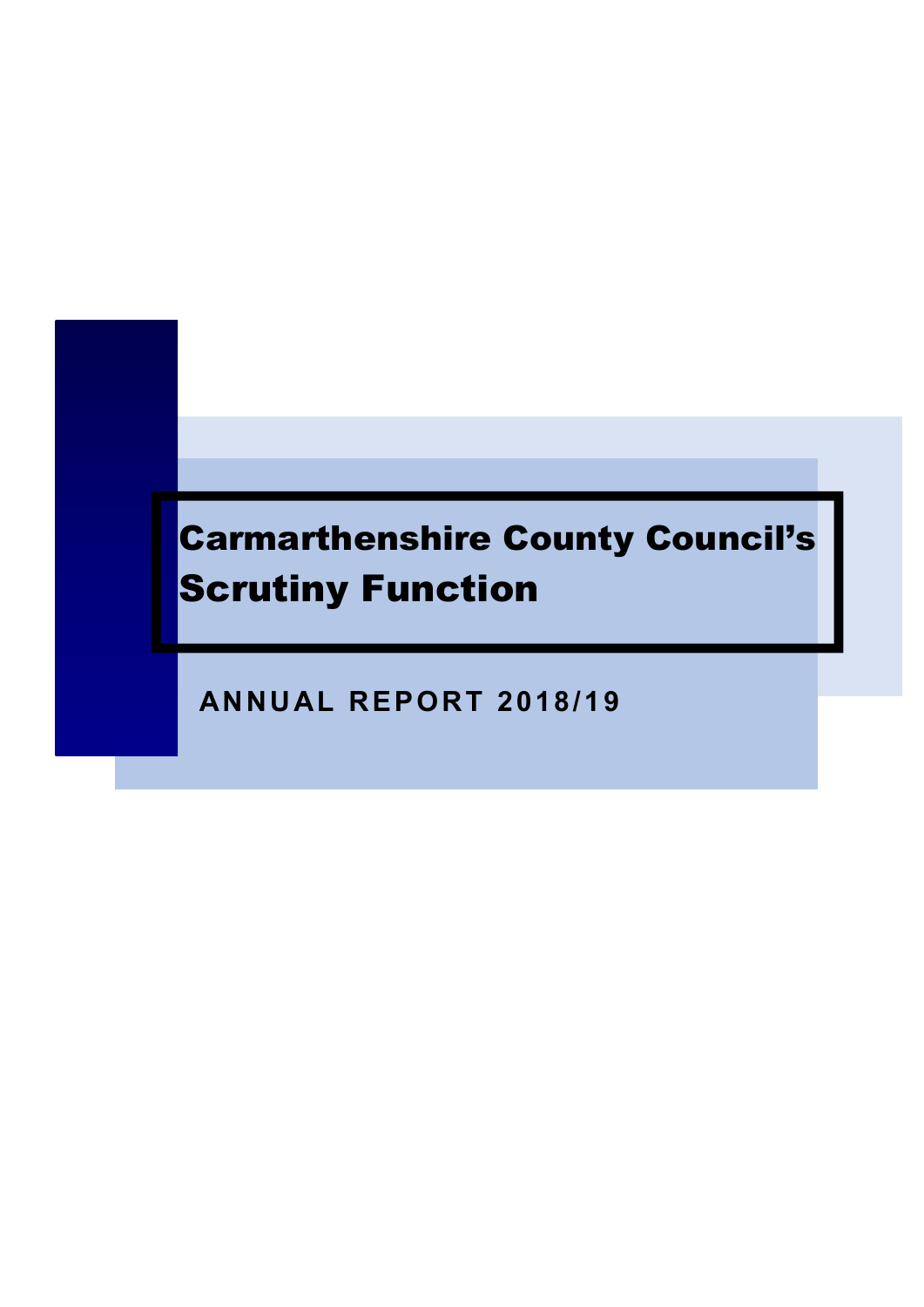# **C O N T E N T S**

| <b>Foreword</b>                                                   | 3  |
|-------------------------------------------------------------------|----|
| <b>Scrutiny in Carmarthenshire</b>                                | 4  |
| <b>The Scrutiny Committees</b>                                    | 5  |
| <b>Community Scrutiny Committee</b>                               | 5  |
| <b>Education &amp; Children Scrutiny Committee</b>                | 6  |
| <b>Environmental &amp; Public Protection Scrutiny Committee</b>   | 8  |
| <b>Policy &amp; Resources Scrutiny Committee</b>                  | 9  |
| Social Care & Health Scrutiny Committee                           | 10 |
| <b>Other Activities during 2018/19</b>                            | 11 |
| Chairs & Vice-Chairs of Scrutiny Forum                            | 11 |
| <b>Member Development Sessions</b>                                | 11 |
| <b>ERW Scrutiny Councillor Group</b>                              | 12 |
| Swansea Bay City Deal Joint Scrutiny Committee                    | 12 |
| <b>Wales Scrutiny Managers Network</b>                            | 12 |
| Local Government (Wales) Measure 2011                             | 13 |
| Looking ahead to 2019/20                                          | 13 |
| <b>Support for the Scrutiny Function</b>                          | 14 |
| <b>Scrutiny Committee Chairs &amp; Vice-Chairs during 2018/19</b> | 16 |
| <b>Glossary of Terms</b>                                          | 17 |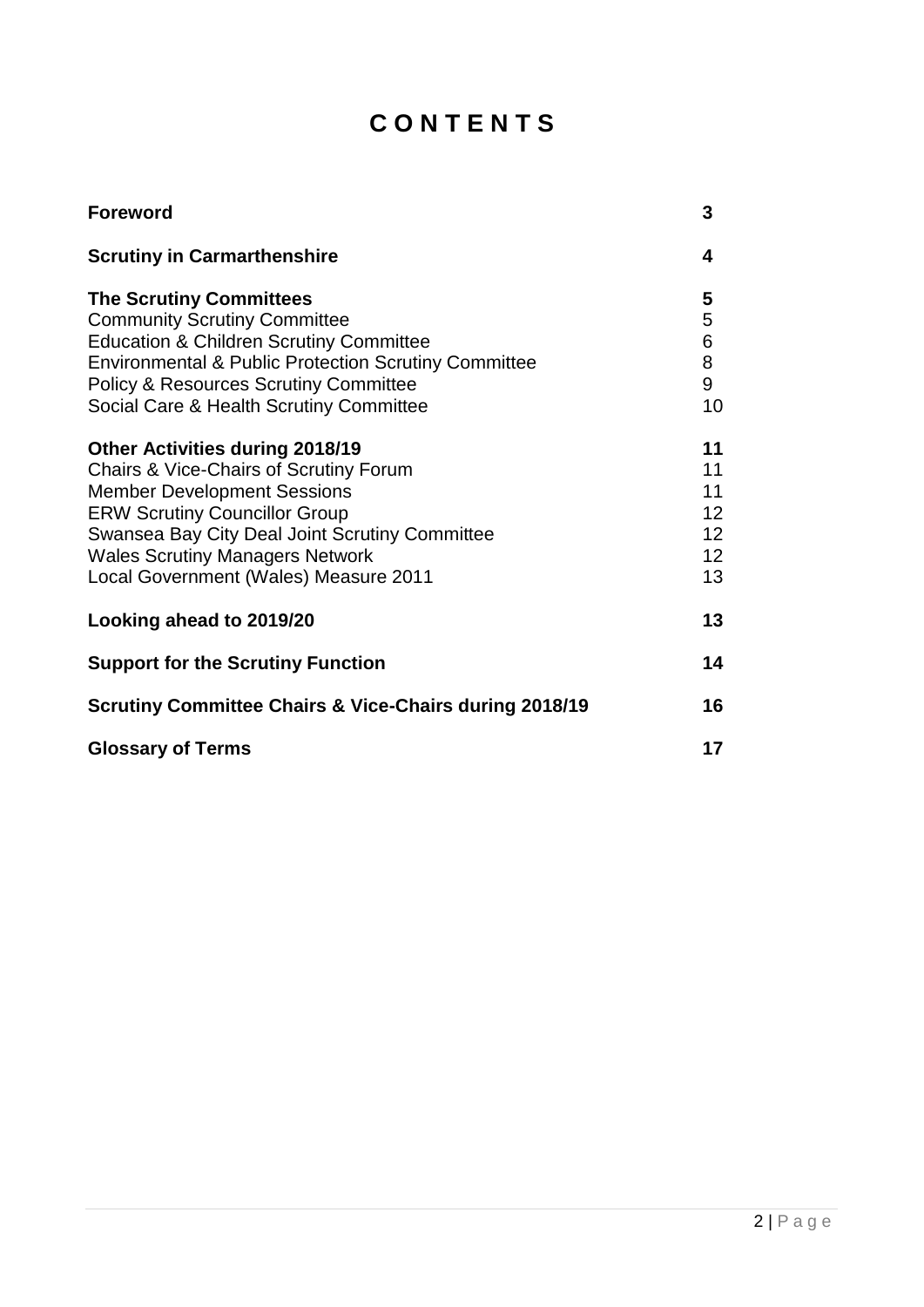## **Foreword**

Welcome to this year's Annual Report into how the various Scrutiny Committees work within the Council. All Scrutiny Committees have been working hard over the past municipal year (2018/2019) and are now looking at their forward work programmes for the coming year (2019/2020). I hope this report gives you a useful insight into what is going on within the scrutiny function of Carmarthenshire County Council

Each committee has its own area of responsibility. Members of the Policy and Resources Scrutiny Committee will continue to look at our involvement in the Swansea Bay City Deal through the Llanelli Life Science and Wellbeing Village, together with how our arm's length companies are performing.

The Social Care and Health Scrutiny Committee did an excellent Task and Finish Group review over the past year looking into loneliness. The Committee's findings have subsequently been presented to the Executive Board of the Council and were received with great interest. The Local Development Plan (LDP) sets out proposals and policies for the future use of all local land between 2018-2033 and continues to be looked at by the Community Scrutiny Committee. The Environmental & Public Protection Scrutiny Committee have been analysing how the maintenance of hedges and verges throughout our county are managed amongst other things. Following on from the Education & Children Scrutiny Committee's work on early years provision last year they have continued to visit as many of our schools as they could fit in to understand their issues and concerns.

Every quarter all the Chairs and Vice-Chairs meet and we are currently reviewing the following areas:

- 1) the ability to webcast meetings;
- 2) how budget figures can be presented to Scrutiny Committees in a more timely manner;
- 3) how exempt/confidential information is disseminated to Scrutiny Committees.

The Wales Audit Office looked at Carmarthenshire's scrutiny function during the past year and we have begun making in roads into some of their suggestions to make the scrutiny function even better here in Carmarthenshire.

Member and officer development is also key to successful scrutiny and the Chairs and Vice Chairs Forum agreed this year that more member training needs to be devised and also specialised scrutiny training for officers should be looked at.

Finally I would like to thank all the officers who have provided support, advice and guidance throughout the year, particularly those in the Democratic Services Unit.

Cllr. Giles Morgan Chair of the Chairs and Vice-Chairs of Scrutiny Forum Carmarthenshire County Council's Scrutiny Champion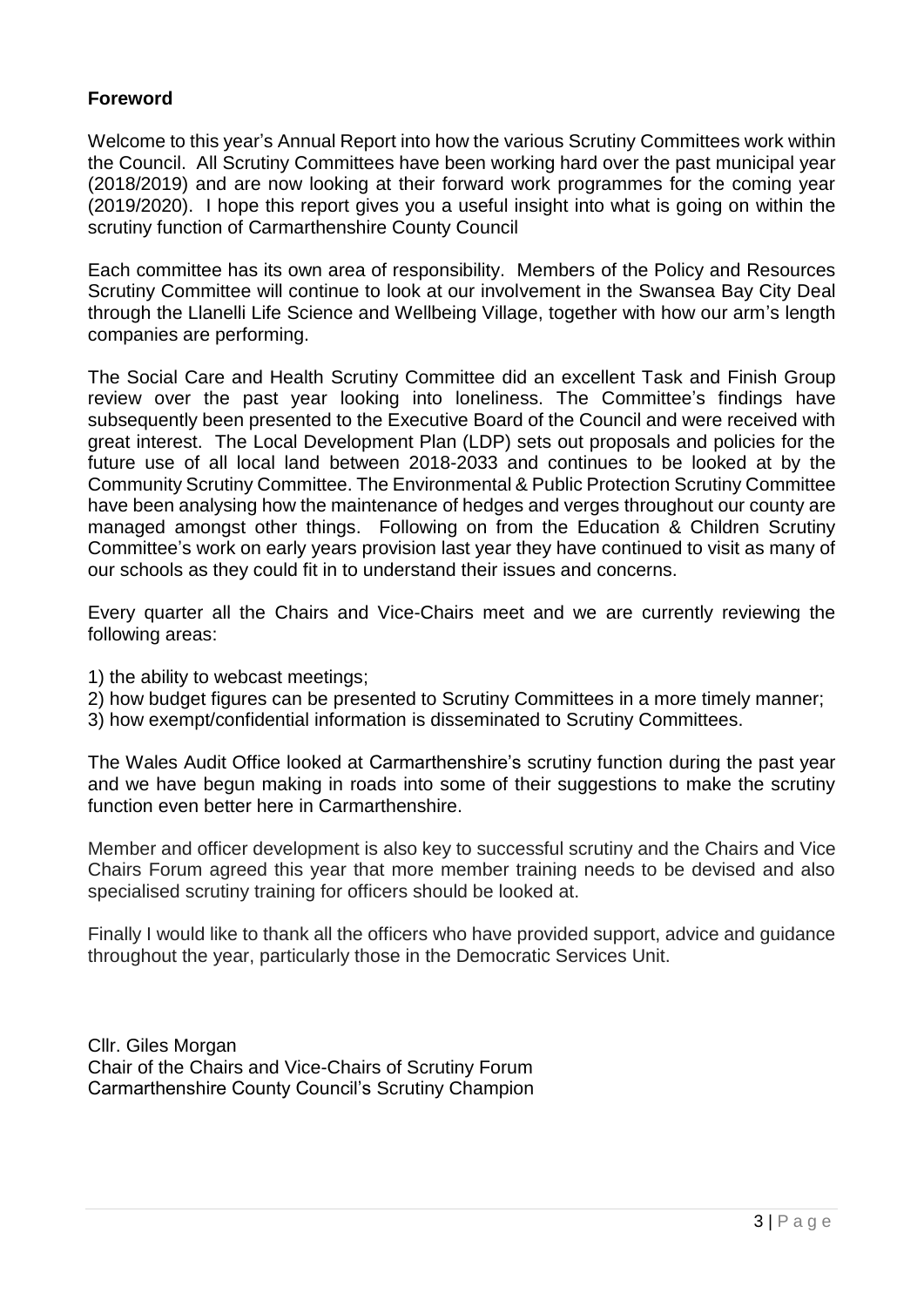## **Scrutiny in Carmarthenshire**

Scrutiny plays a key role in improving the services that the people and children of Carmarthenshire use. The majority of decisions are made by the Executive Board of 10 County Councillors. Scrutiny offers the other 64 Councillors an opportunity to influence those decisions and act as a 'critical friend'. It is also useful in ensuring that Council policies respect current priorities, as well as promoting efficiency and encouraging effective partnership working with external bodies. Scrutiny Committees' main roles and responsibilities are to:

- Examine how well the Executive Board and Council are performing.
- Hold the Executive Board to account and seek to promote open and transparent decision-making.
- Monitor the performance of the Council's services and functions.
- Review decisions made by the Executive Board where appropriate.
- Assist the Executive Board in the development, monitoring and review of policy.
- Scrutinise, as a key element of the consultation process, the proposed revenue budget strategy and capital investment programmes.
- Enable the participation of external organisations and partners in consideration of issues that may impact upon the delivery of Council and countywide priorities.

All non-executive councillors can be appointed to at least one Scrutiny committee, depending on their specialist interests or expertise.

Carmarthenshire County Council has 5 Scrutiny Committees:

- Community
- Education & Children
- Environmental & Public Protection
- Policy & Resources
- Social Care & Health

The Committees normally meet 8 times a year on a 6 weekly basis to consider issues and reports included in a scrutiny forward work programme, which is developed at the beginning of the municipal year. Additional meetings are sometimes arranged if required and special or joint meetings may be held to consider urgent or cross-cutting issues.

The Scrutiny Committees are politically balanced to reflect, as far as possible, the political composition of the Council as a whole. The Chairs and Vice-Chairs of Scrutiny Committees are appointed at the beginning of each municipal year for a period of one year (e.g. May 2018 to April 2019) by Council. They also participate in the Chairs and Vice-Chairs of Scrutiny Forum, which meets on a quarterly basis to oversee the strategic direction of Scrutiny.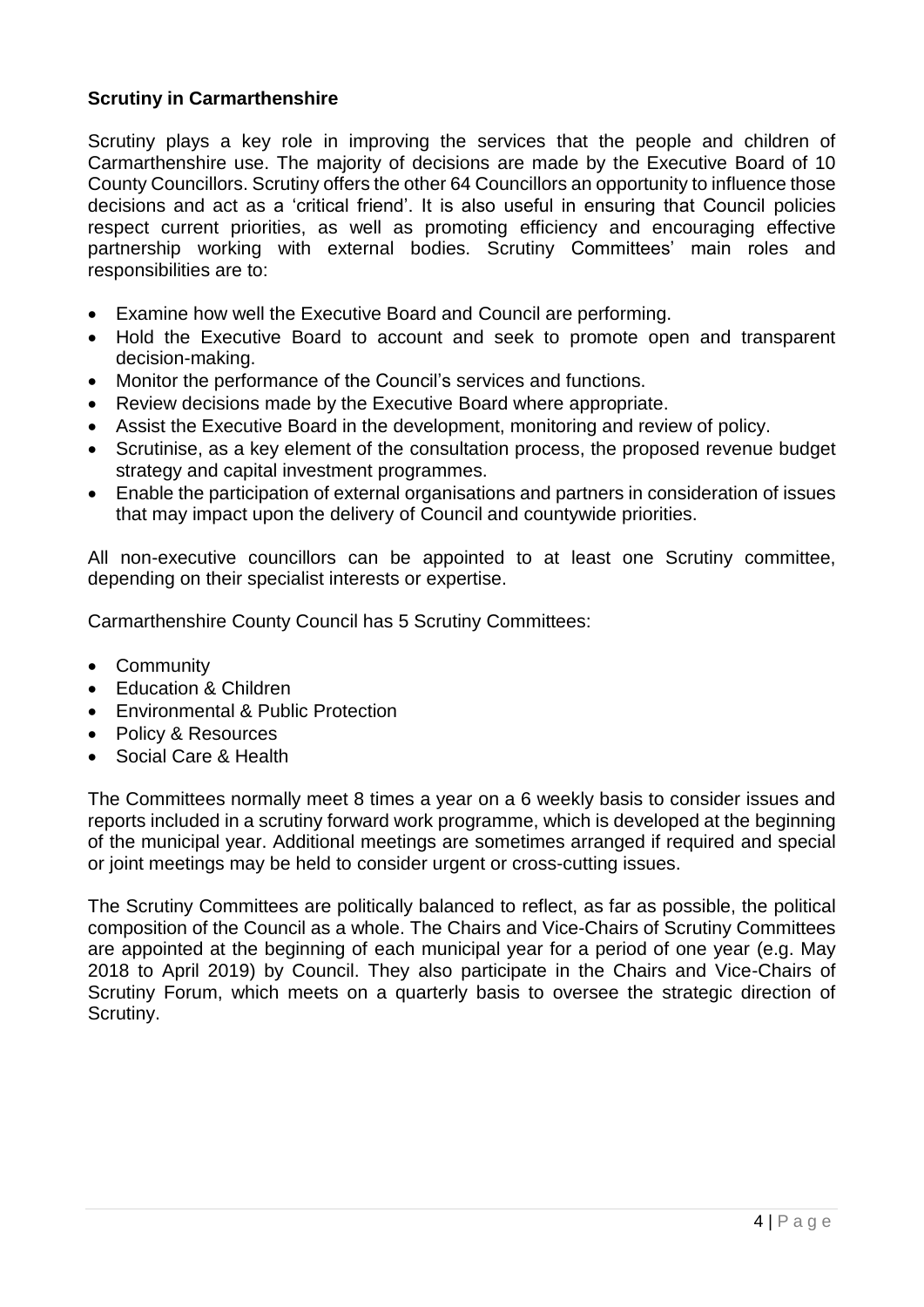# **The Scrutiny Committees**

## **Standard Scrutiny Monitoring Reports / Items**

All Scrutiny Committees receive the following monitoring reports as standard and have previously agreed the frequency and format of these reports:-

**Performance Monitoring Reports** – One of the principal roles of a Scrutiny Committee is to monitor the performance of services and functions under its remit. They undertake this work mainly through the consideration of half-yearly performance monitoring reports, which provide a balanced picture of performance. In addition, the Committees receive business plans and compliments and complaints monitoring information.

**Revenue & Capital Budget Monitoring Reports** – Each Scrutiny Committee receives halfyearly reports on the revenue and capital budgets for the services within their remit.

**Actions & Referrals Updates** – During the course of the municipal year several recommendations and requests for additional information are made by Scrutiny Committees to assist them in discharging their scrutiny role. Quarterly Action and Referral Reports are produced to provide an update on progress against the recommendations and actions requested.

# **Community Scrutiny Committee**

The Community Scrutiny Committee has 13 Members and its remit covers:

- Housing Social and Private Sector
- Planning Policy
- Community Regeneration including Physical and Rural Development
- Economic Development
- European and Externally Funded Programmes
- Libraries
- Arts and Theatres
- Museums and Archives
- Countryside Facilities
- Sports, Leisure and Recreation

**Committee meetings** – During 2018/19, in addition to its regular monitoring reports, the Committee considered reports on a wide range of topics including:-

- Draft Local Development Order Llanelli Town Centre
- Carmarthenshire Arts Strategy
- Annual Monitoring Report 2017/18 Carmarthenshire Local Development Plan
- Complaints & Compliments Annual Report 2017/18
- Annual Performance Report (Planning)
- Revised Carmarthenshire Local Development Plan 2018-2033 Draft Preferred Strategy
- Regional Homelessness Strategy
- Departmental Business Plans 2019/20-2022
- Carmarthenshire Highways Design Guide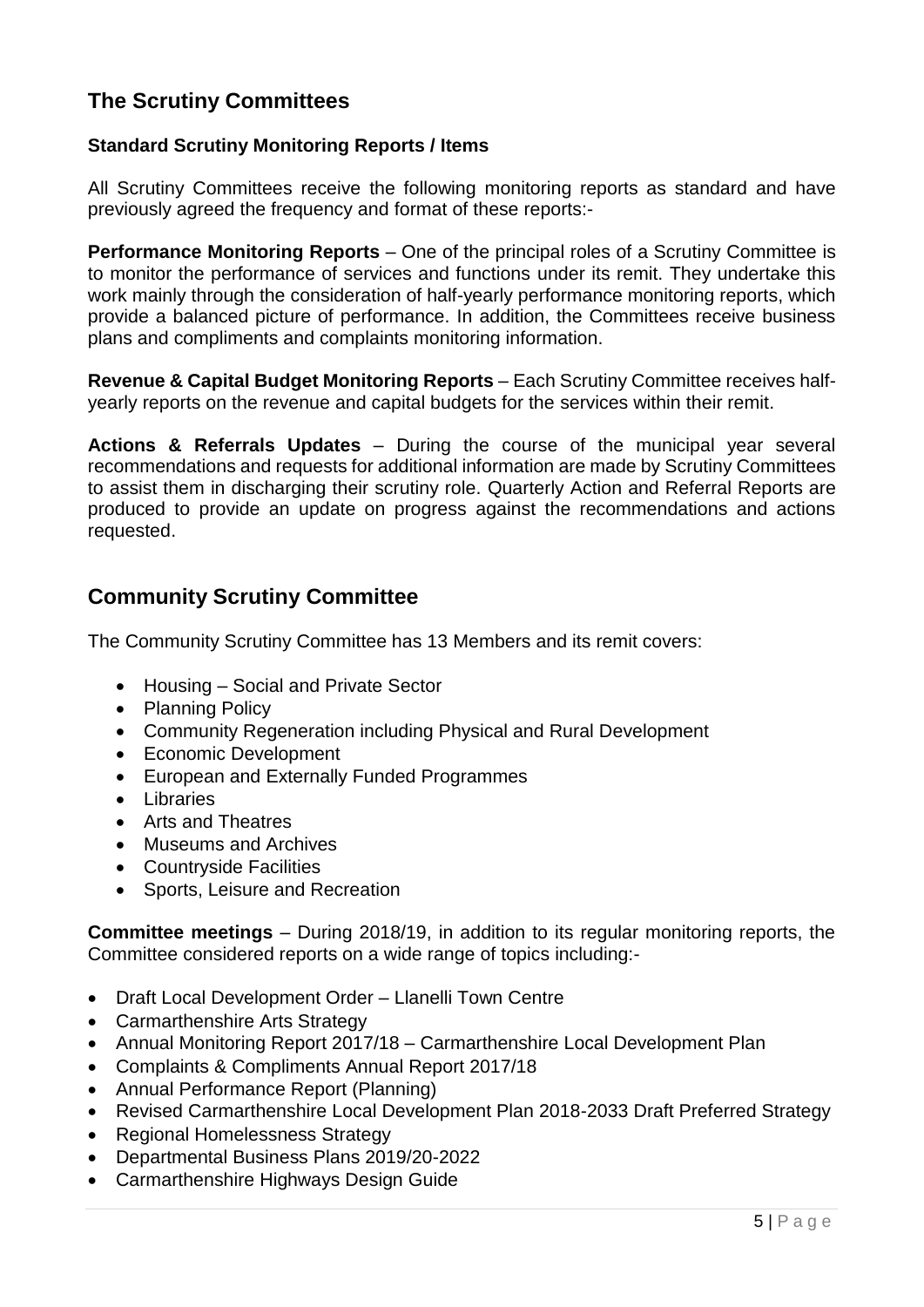- Housing Revenue account and Housing Rent Setting 2019/20
- Carmarthenshire Homes Standard Plus (CHS+) 'Delivering What Matters'
- Our Approach to Tenant Involvement
- Llanelli Life Science and Well-Being Village Update
- Universal Credit Full Programme Roll Out in Carmarthenshire
- Welsh Library Standards
- Fire Safety Management in Sheltered Housing and General Needs Blocks of Flats
- Draft Supplementary Guidance Wind and Solar Energy
- Corporate Strategy 2018-2023 Draft Update June 2019

**Task and Finish Review** – The Committee established a Task and Finish Group to review the provision of affordable bungalows within Carmarthenshire. The Group's first meeting was held in October 2018 with four meetings held up to April 2019 considering a wide range of issues and information on the provision of Council social housing. The Group's investigations were still on-going at the end of April 2019 with an anticipated final report detailing conclusions and recommendations to be presented to the Committee for consideration and submission to the Executive Board during the 2019/20 municipal year.

**Site Visits** – The Committee undertook site visits to the following facilities:-

- Abergwili Musuem
- Carmarthen Library
- RNLI Life Saving Centre in Burry Port
- Pembrey Country Park

**Development Sessions** – In addition to those development sessions listed on pages 11 and 12 to which all members were invited, the Committee also attended departmental budget seminars.

## **Education & Children Scrutiny Committee**

The Education & Children Scrutiny Committee has 19 Members, five of which are co-opted Members. Only the Education & Children Scrutiny Committee has co-opted Members and they represent:

- Parent Governor Member for Area 1 Dinefwr
- Parent Governor Member for Area 2 Carmarthen
- Parent Governor Member for Area 3 Llanelli
- Roman Catholic Church Representative
- Church in Wales Representative

The Committee's remit covers:

- Educational Standards & School Performance
- Inclusion & Additional Learning Needs
- Welsh Medium Education
- School Modernisation
- Adult Community Learning
- Youth Services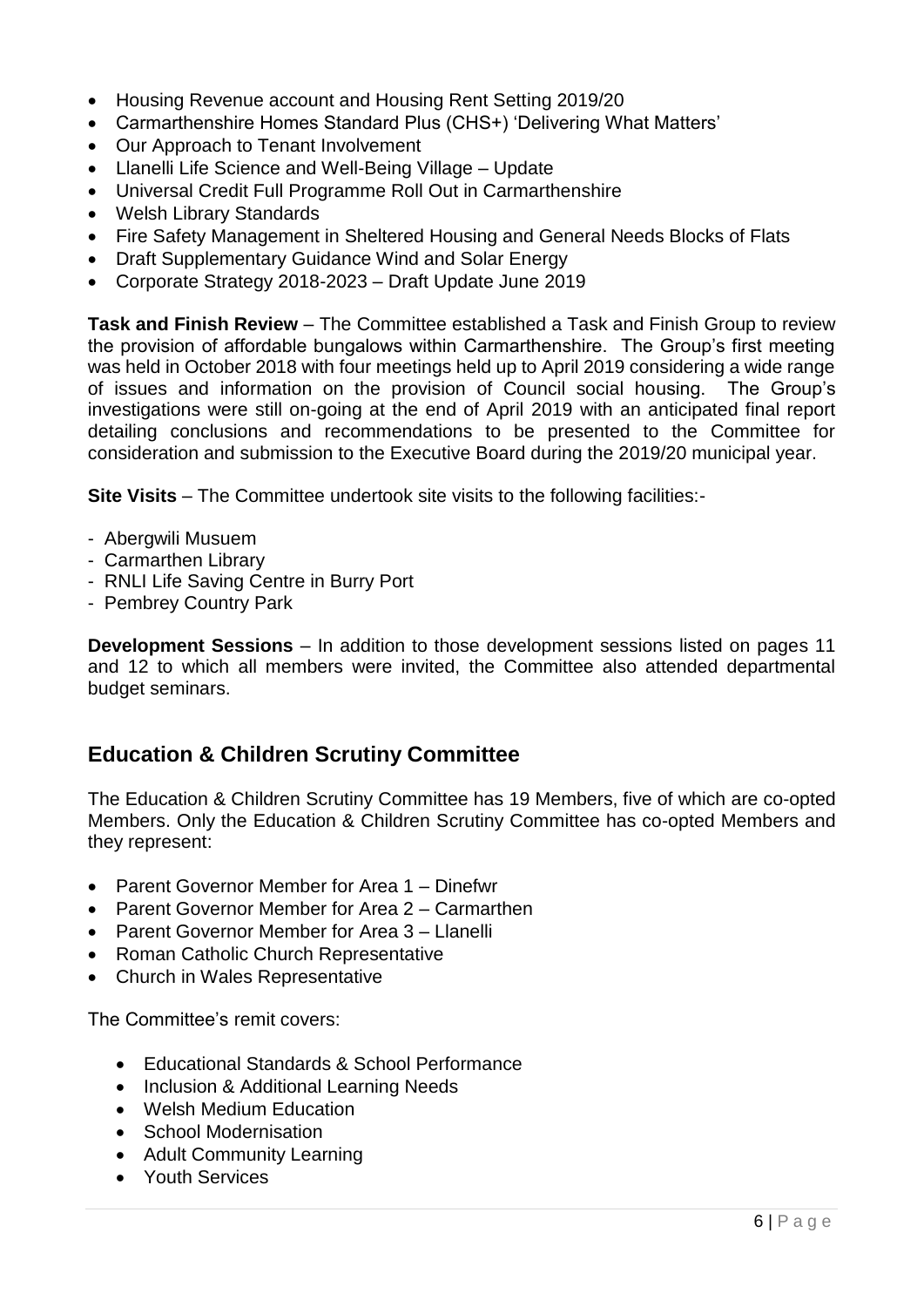- Youth Offending
- School Meals
- Children's Services including Social Services & Family Support Services

**Committee meetings** – During 2018/19, in addition to its regular monitoring reports, the Committee considered reports on a wide range of topics including:-

- MEP Proposal to Increase the Capacity of Gorslas Community Primary School from 110 to 210
- MEP Proposal to Provide Nursery Education at Ysgol Parc y Tywyn by Increasing its Age Range from 4-11 to 3-11
- TIC Programme for Schools
- ALN Transformation Programme Update
- Music Service Update July 2018
- Approaches to Securing 'Positive Behaviour' in Carmarthenshire Schools
- Supporting Progression into Teaching, Leadership Roles and Headship
- Elective Home Education: Cabinet Secretary's Response to Correspondence
- Implementing ERW Core Support Visits and Schools Causing Concern
- Referral from the Social Care & Health Scrutiny Committee Young Carers and Adult Carer Services
- Provisional Examination and Teacher Assessment Results and Provisional School Attendance Data
- Formula Funding for Schools
- Early Voluntary Retirement and Redundancy Budget
- Carmarthenshire Admissions Forum Review of Admission Round 2018/19 and Admission Arrangements for 2019/20 and 2020/21
- MEP School Organisational Code 2018
- ERW Business Plan 2018/19
- School Performance and Achievement 2017/18
- MEP Progress Report to December 2018
- Adult Community Learning
- Healthy Schools Initiative
- Welsh in Education Strategic Plan
- Draft Equality and Wellbeing Strategy
- MEP Proposal to Change the Nature of Provision at Ysgol Rhys Pritchard, Ysgol y Ddwylan, Ysgol Griffith Jones, Ysgol Llangynnwr and Ysgol Llys Hywel
- National Adoption Service Annual Report
- Children First
- Annual Report on Corporate Parenting Activity

**Task & Finish Review** – The Committee agreed to establish a Task and Finish Group to review Early Years Education, Childcare and Play in Carmarthenshire in March 2018. The Group's finding were presented to the Committee in April 2019 where it was resolved to forward the report to the Executive Board for approval.

**Site visits** – The programme of school visits commenced in the 2009/10 municipal year and by the end of the October 2015, the Committee had visited all the county's primary, secondary and special schools, along with the 3 integrated family centres. In 2016/17 the Committee began revisiting schools, linking in with the School Improvement Panel's work programme and the Authority's Modernising Education Programme proposals. The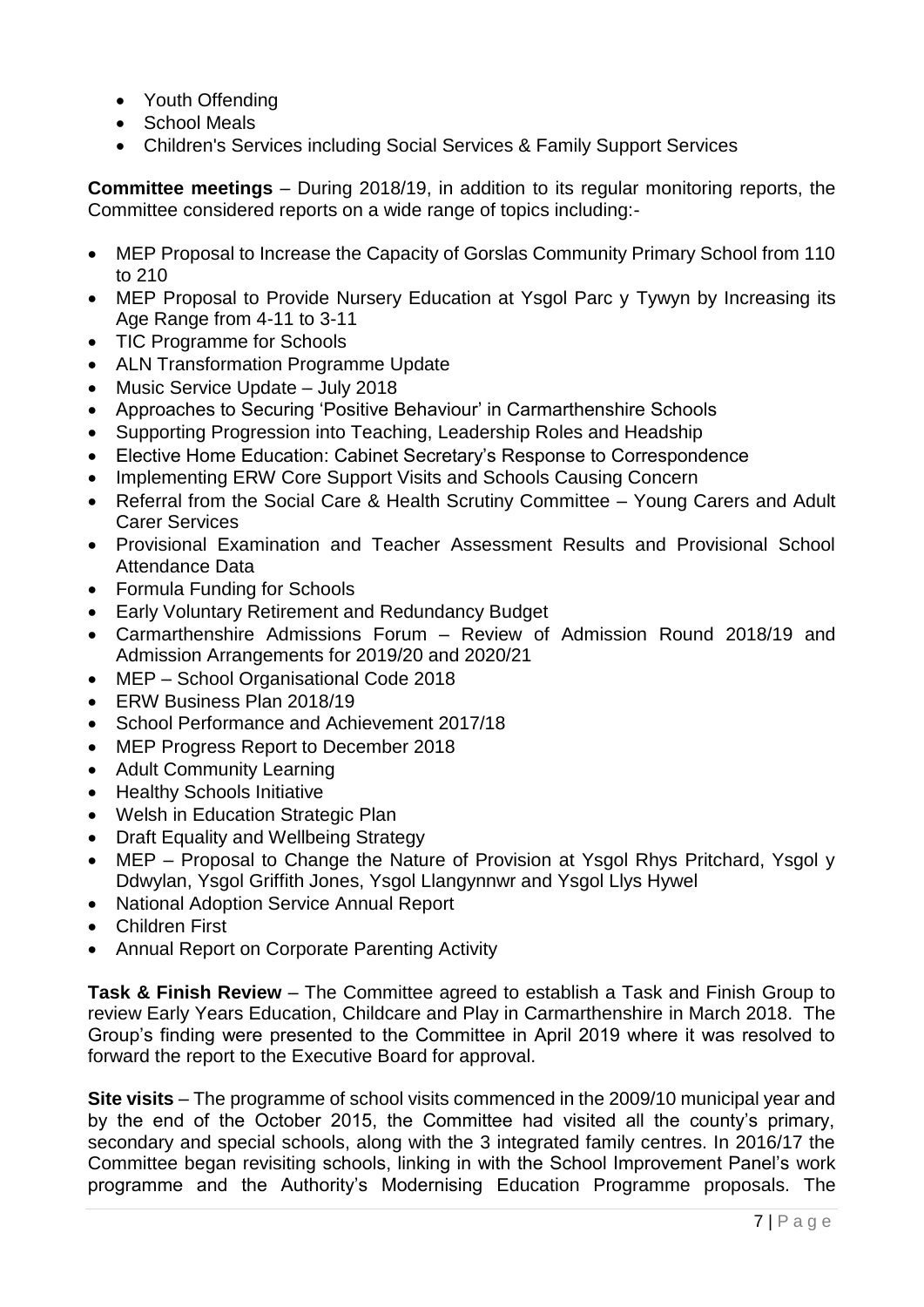Committee felt that school visits tended to focus on premises issues and considered a report ('Scrutiny School Visits Framework') which proposed that the school visits programme's focus be realigned to facilitate broader discussion on aspects chosen as greater priorities, such as leadership, teaching, learning and outcomes. However, it was not intended to preclude or ignore any elements of premises related issues which may arise and require attention.

The Committee continued its programme of school visits in 2018/19 with the new emphasis as detailed above and visited the following 3 schools during the Summer/Autumn Term of 2018:-

- Maes y Gwendraeth
- Ffairfach
- Llanmiloe

**Development Sessions** – In addition to those development sessions listed on pages 11 and 12 to which all members were invited, the Committee also attended departmental budget seminars.

# **Environmental & Public Protection Scrutiny Committee**

The Environmental & Public Protection Scrutiny Committee has 14 Members and its remit covers:-

- Visible front line services (e.g. highways, street cleaning, waste and recycling services, town-centre management, grounds maintenance, public conveniences, bus shelters and maintenance of car parks)
- Regional Waste Plan
- Transport
- Trading Standards
- Vehicle Maintenance
- Road Safety
- On/Off Street and Residents' Car Parking
- Conservation
- Shoreline Management & Coastal Protection
- Contaminated Land
- Public Protection (Air Pollution, Trading Standards, Pest Control & Environmental Health)
- Community Safety Issues —identified in the Corporate Community Safety and Crime and Disorder Reduction Strategies, working with the relevant partners
- Environmental Enforcement (e.g. litter, dog fouling)
- Planning Enforcement
- Pest Control

**Committee meetings** – During 2018/19, in addition to its regular monitoring reports, the Committee considered reports on a wide range of topics including:-

- Service Delivery Plan Environmental Protection Services for 2018/19
- Business and Consumer Affairs Services Annual Report 2017/18
- Compliments and Complaints Annual Report 2017/18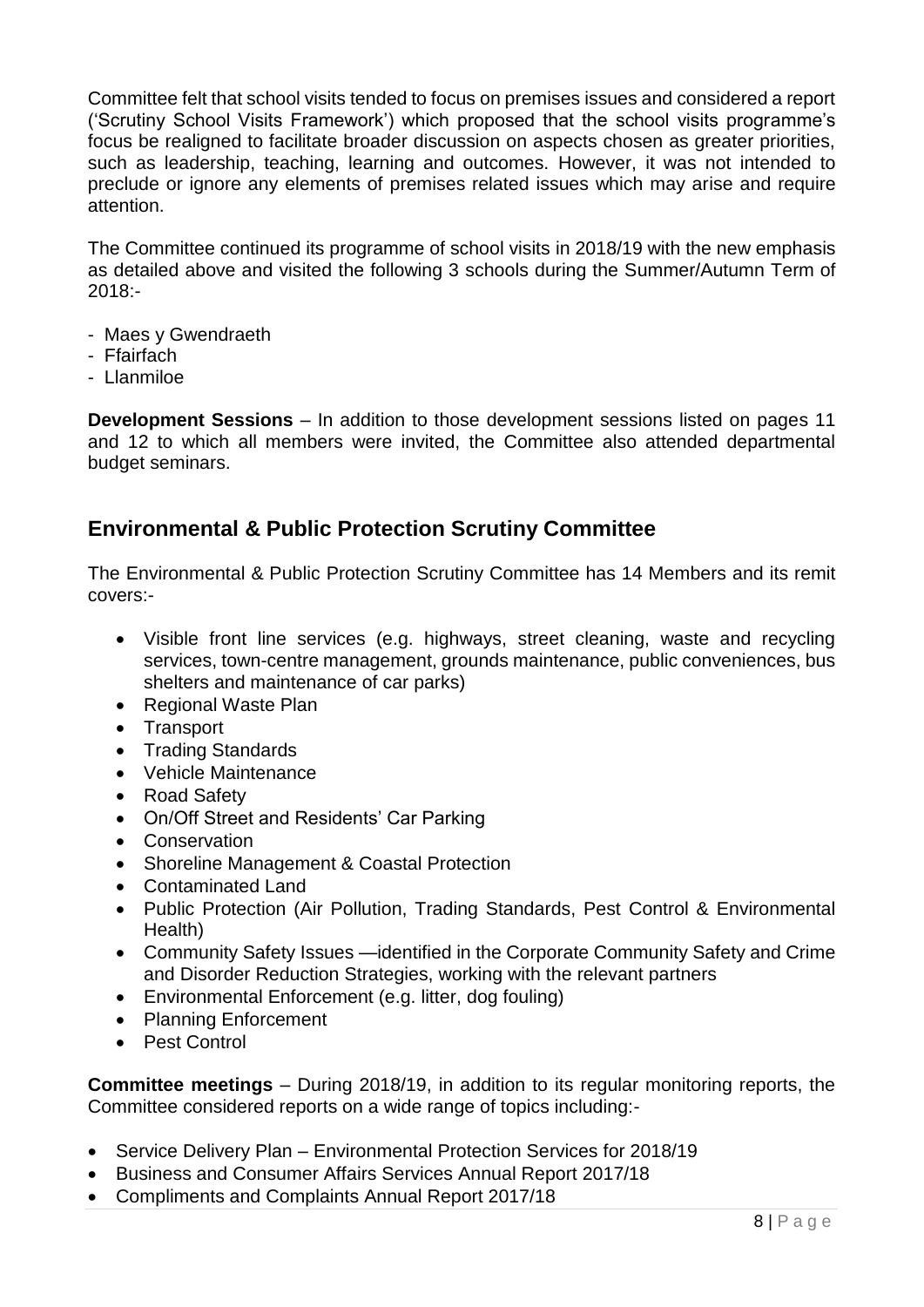- Substance Misuse Service Annual Report 2016/17 and Area Planning Board's Drug and Alcohol Misuse Annual Report 2017
- Update on Progress in Delivering Carmarthenshire County Council's Environment Act Forward Plan
- Air Quality Management Area (AQMA) Annual Update
- Highway Footway and Road Safety Investment Programme Update
- Review of LED Conversion Project
- Environmental Enforcement Team Activity Update
- Carmarthenshire Cycling Strategy
- Draft Gambling Policy
- Licensing Policy Review
- Carmarthenshire Highways Design Guide
- Household Waste Recycling Centres Policy Report

**Task & Finish Review** – The Committee established a Task and Finish Group to review the maintenance provision of highway hedgerows and verges in November 2017. The Group's finding were presented to the Committee in May 2018 where it was resolved to forward the report to the Executive Board for consideration.

**Site visits** – The Committee did not undertake any site visits during the 2018/19 municipal year, however, the Committee participated in an organised litter pick at Llanelli beach in September 2018. The theme was in line with the Council's commitment to addressing plastic pollution and also in view of the fact that 2018 was the "Year of the Sea". Following the litter pick the Committee received a briefing on enforcement powers, processes and current issues in relation to litter and cleansing.

**Development Sessions** – In addition to those development sessions listed on pages 11 and 12 to which all members were invited, the Committee also attended the following:-

- Illegal Money Lending Unit Presentation
- Departmental Budget Seminars

# **Policy & Resources Scrutiny Committee**

The Policy & Resources Scrutiny Committee has 13 Members and its remit covers:-

- Corporate Policy, Strategy and Performance Monitoring
- Cross-cutting Issues
- Sustainable Development
- Finance
- Property
- Information Technology
- **Communications**
- Customer Services
- Audit
- Procurement
- Non-housing Maintenance
- Organisational Development
- **Human Resources**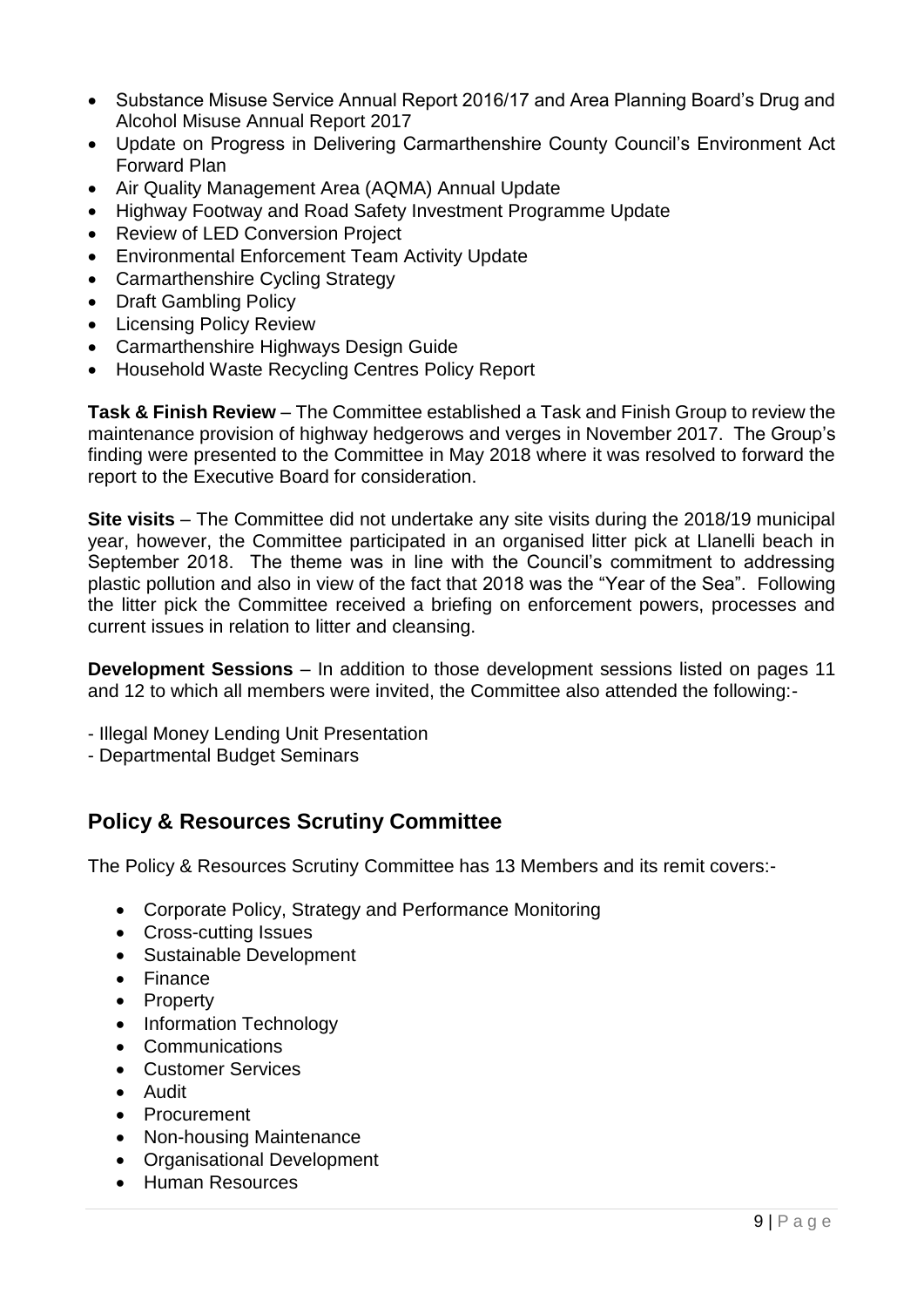- Emergency Planning
- Public Service Board (PSB)

**Committee meetings -** During 2018/19, in addition to its regular monitoring reports, the Committee considered reports on a wide range of topics including:-

- Quarterly Treasury Management and Prudential Indicator Reports
- Departmental and Corporate Performance Monitoring Reports
- Sickness Absence Monitoring
- Carmarthenshire Public Services Board (PSB)
- Annual Report 2017/18 on the Welsh Language
- Digital Transformation Strategy Annual Report 2018
- Strategic Equality Plan Annual Report 2017/18
- Corporate Asset Management Plan and Office Accommodation Programme Update
- Information Security Policy
- Complaints & Compliments Annual Report 2017/18
- Transform, Innovate & Change (TIC) Programme Annual Report 2017/18 and Business Plan 2018/19-2020/21
- Llanelli Life Science and Wellbeing Village

**Task & Finish Review** – The Committee did not undertake a Task and Finish Review during 2018/19. Consideration will be given to topics for further scrutiny investigation during 2019/20.

**Site Visits** – The Committee did not undertaken any site visits during 2018/19.

**Development Sessions** – In addition to those development sessions listed on pages 11 and 12 to which all members were invited, the Committee also attended departmental budget seminars.

# **Social Care & Health Scrutiny Committee**

The Social Care & Health Scrutiny Committee has 14 Members and its remit covers:-

- Social services for Older People including Nutritional Standards
- Adults with Learning Disabilities
- Support for Carers
- Mental Health Services
- Safeguarding of Adults
- Integration of Health and Social Care Services
- Dementia Services

**Committee Meetings** – During 2018/19, in addition to its regular monitoring reports, the Committee considered reports on a wide range of topics including:-

- Adult Social Care Complaints & Compliments Report
- Draft Regional Strategy "Safer Lives, Healthier Families" Tackling Violence Against Women, Domestic Abuse and Sexual Violence in Our Communities 2018-2022
- Annual Report on Adult Safeguarding 2016-18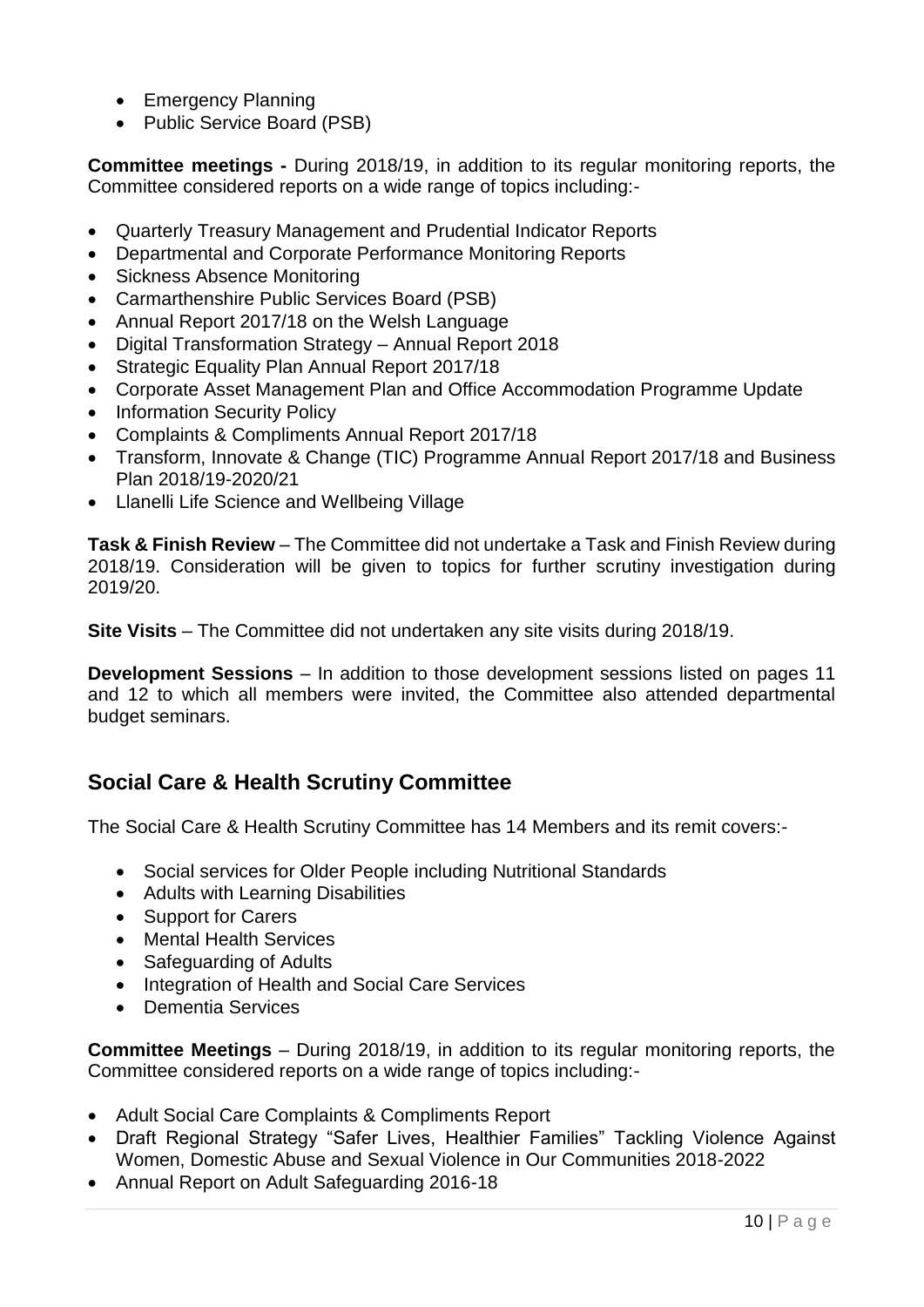- LDP Planning Policy in Relation to Disabilities
- Meals on Wheels Provision
- Workforce Planning & Development: A Regional Approach
- Direct Payments Policy
- Transforming Clinical Services Post Consultation and Next Steps
- Social Services and Wellbeing (Wales) Act 2014 Policy and Procedures Revisions for Charging Adults for Services
- Regional & Partnership Working Update
- Services and Support for Children and Young People with Mental Health Issues
- Regional Advocacy Services

**Task & Finish Review** - The Committee established a Task and Finish Group to review Loneliness in Carmarthenshire. The Group's first meeting was held in June 2018 with nine meetings held up to May 2019. The Group's investigations were still on-going at that time with an anticipated final report detailing conclusions and recommendations to be presented to the Committee for consideration and submission to the Executive Board during the 2019/20 municipal year.

**Site visits** – The Committee did not undertaken any site visits during 2018/19.

**Development Sessions -** In addition to those development sessions listed on pages 11 and 12 to which all members were invited, the Committee also attended the following:-

- Presentation on the service provided by Country Cars
- Presentation by the Hywel Dda University Health Board providing an overview of the Transforming Clinical Services Consultation Closing Report
- Departmental Budget Seminars

# **Other Activities During 2018/19**

## **Chairs & Vice-Chairs of Scrutiny Forum**

The Chairs and Vice-Chairs of the Council's Scrutiny Committees usually meet on a quarterly basis to discuss issues relating to the scrutiny function. The Forum, which was established in 2004, is chaired by the Chair of the Policy & Resources Committee, who is also the Council's 'Scrutiny Champion'. During 2017/18 the Forum met on four occasions.

#### **Member Development Sessions**

The following development sessions/seminars were held during 2018/19, to which all members were invited:-

- Member workshop with Hywel Dda University Health Board
- Carmarthenshire Rural Affairs Conference
- Homelessness Seminar
- Digital Transformation Seminar
- Eiriol Independent Mental Health & Carers Advocacy Seminar
- Transform, Innovate and Change Programme Seminar
- Choice Based Lettings Seminar
- Code of Conduct Training
- Improve Your Decision Making Skills Seminar
- Mentoring Training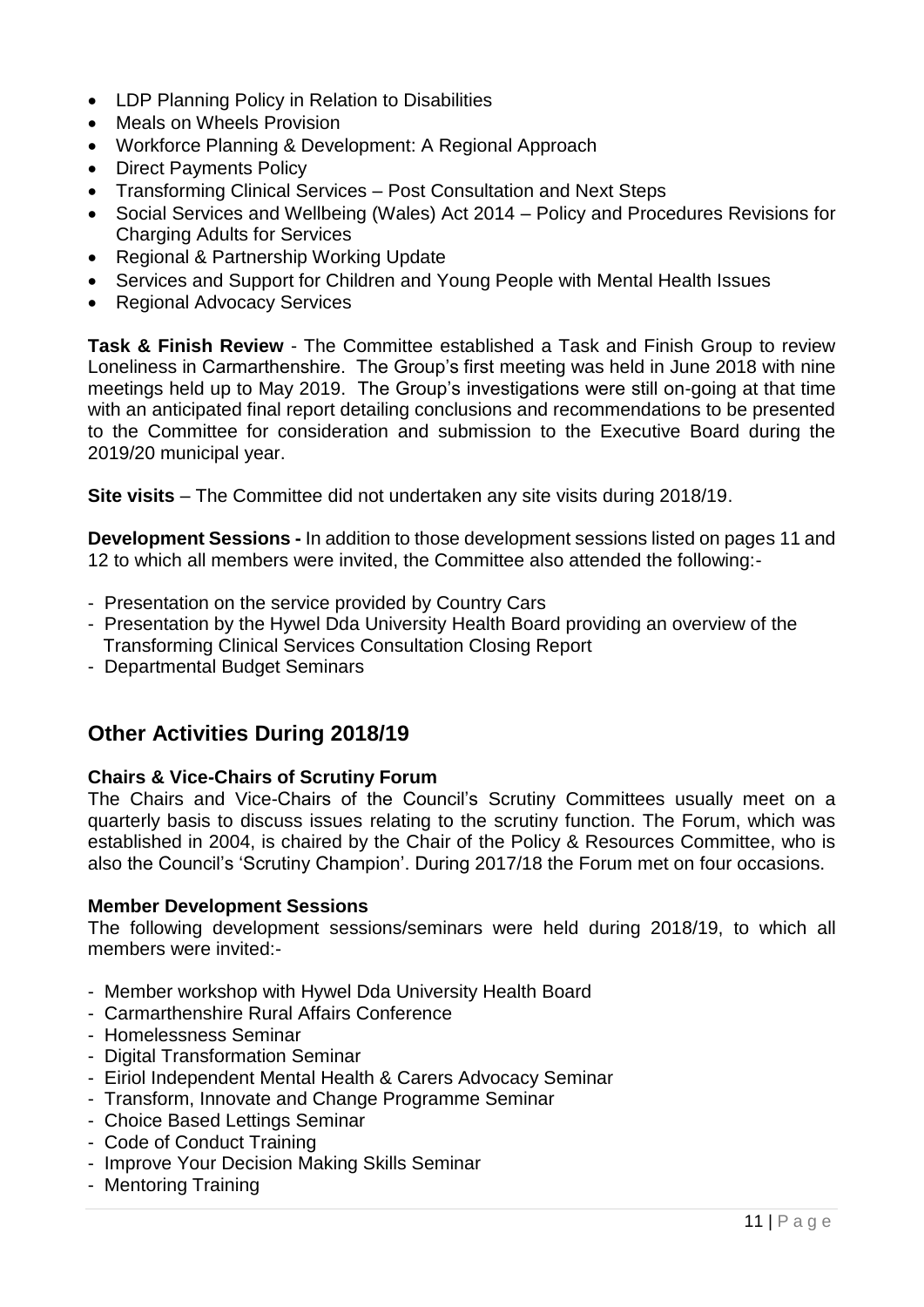- Seminar with Welsh Water
- Drop-in Session Flagship websites and revised LDP (including candidate sites)
- Scrutiny Training Centre for Public Scrutiny
- Seminar on Economic Development in Carmarthenshire
- Mod.gov training

In addition, several departmental budget seminars were held.

#### **ERW Scrutiny Councillor Group**

The ERW Scrutiny Councillor Group is a regional group that consists of the Chairs and Vice-Chairs of the six education scrutiny committees from across the ERW consortium. The aim of the Group is to ensure there is consistent scrutiny across the region on matters within the remit of ERW. It meets twice a year to discuss ERW items and the opportunity is also taken to consider other education items of common interest. The meetings take place on a rota basis between the six local authorities that form the ERW consortium. The Chair of the Group is also rotated and is normally the Chair of the hosting local authority. Previous meetings have been productive and Estyn views the Group as a strength for the consortium. The meetings are administered by the City & County of Swansea's Scrutiny Team. The Chair and Vice-Chair of the Education & Children Scrutiny Committee have attended three meetings of this regional group during the past year. Carmarthenshire County Council hosted a Group meeting in March 2018 and is due to host again in May 2020.

#### **Swansea Bay City Deal Joint Scrutiny Committee**

The Swansea Bay City Deal Joint Scrutiny Committee is a regional scrutiny committee consisting of 12 non-executive members of the four Swansea Bay City Deal Constituent Authorities. The Joint Scrutiny Committee was established in July 2018 to review and scrutinise the Swansea Bay City Deal Joint Committee. It aims to ensure greater public accountability over decisions made by the Joint Committee and any of its sub-committees and related entities. This complements Local Authority scrutiny work on individual projects of the City Deal that fall within their remit. The Joint Scrutiny Committee is hosted by Neath Port Talbot County Borough Council. The Joint Scrutiny Committee meets on a quarterly basis. The first meeting was held at Carmarthenshire County Council in November 2018. Three members of Carmarthenshire County Council sit on the Joint Scrutiny Committee, including the Scrutiny Champion.

#### **Wales Scrutiny Managers Network**

Officers attended the Scrutiny Managers Network in October 2018. Issues discussed included:

- WAO Overview and Scrutiny Fit for the Future review
- Self-evaluation and peer review
- Joint scrutiny
- Public engagement
- Measuring scrutiny outcomes
- Future Generations Scrutiny Framework
- Local Government Reform Working Group

Attendance at these meetings has been useful in providing a national perspective of scrutiny and sharing ideas and issues with cross cutting themes for all areas. They also offered a useful insight into future developments. WLGA has agreed to organise and facilitate two meetings of the Scrutiny Manager Network per year.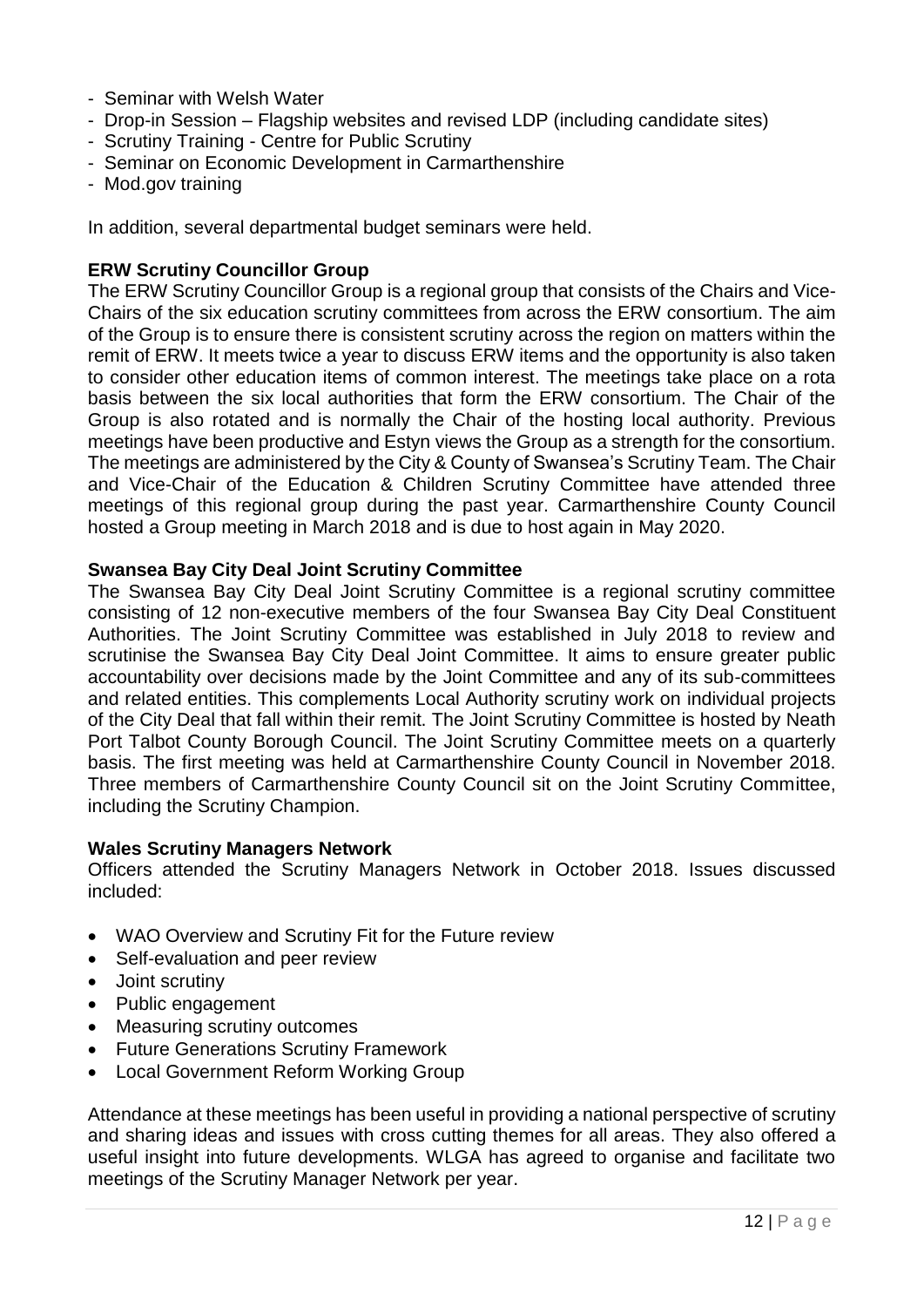#### **Local Government Wales Measure 2011**

Forward work programmes for all Scrutiny Committees are available on the Authority's Scrutiny pages. Chairs of Scrutiny Committees are appointed in accordance with Part 6 of the Measure.

#### **Looking Ahead to 2019/20**

Each Scrutiny Committee must develop and publish a forward work programme for the forthcoming year and an annual report outlining the work of the previous year. All annual reports for 2018/19 have been completed and are in the process of being approved by the relevant Scrutiny Committees.

At the beginning of each municipal year, members discuss what they feel are the priority topics for their Committee and develop a draft forward work programme. The forward work programme planning also provides members with the opportunity to consider potential Member Development Sessions and topics for further scrutiny investigation. The forward work programmes and the annual reports are available to view on the Council's website.

The Council continues to face serious budgetary pressures and needs to continue to identify and achieve more savings and efficiencies. A key achievement for the Council will be to maintain and deliver improvements to services, whilst meeting the required savings targets. Scrutiny Committees will continue to contribute and challenge in a constructive way to support the Council in meeting these challenges.

Key policies, plans and performance will continue to be monitored and scrutinised. The Council's overarching policies and plans include: the Annual Report and Improvement Plan, Wellbeing Objectives, Ageing Well Plan and Corporate Strategy. The Policy & Resources Scrutiny Committee has the overarching remit for corporate policy, strategy and performance. However, such plans and objectives also cross over into other scrutiny areas. Where appropriate, all Scrutiny Committees will consider elements of such plans and policies relevant to their remits. Innovative solutions will be sought to reduce duplication and waste, such as the super scrutiny held during 2016/17 and more use of joint committee working.

Other key areas that the Committees will be focussing on include:-

**Community** – Building More Homes Business Plan; Annual Performance Report on Planning Services; Local Development Plan Annual Monitoring Report; Carmarthenshire Local Development Plan 2018-2033; Universal Credit Update Report; Revenue Budget Consultation 2020/212 to 2022/23; Communities Department Business Plan; Chief Executive's Department Business Plan; Environment Department Business Plan; Housing Revenue Account Budget Service Charges and Rent Setting 2020/21; Carmarthenshire Home Standards Plus (HRA Business Plan 2020-2023); Welsh Public Library Standards Annual Report 2018/19: Carmarthenshire; Choice Based Lettings Update.

**Education & Children** – MEP Reports on Proposals to Change Provision at Various Schools; Provisional Examination Results and School Attendance Data; Mental Health Provision in Education; Recruitment and Retention of Staff; New Curriculum; Education & Children Department Business Plan; Youth Services; Local Authority Education Services Self Evaluation; Promoting Positive Behaviour Practice in Schools; NEETS; Behaviour Service Review; Welsh in Education Strategic Plan Update.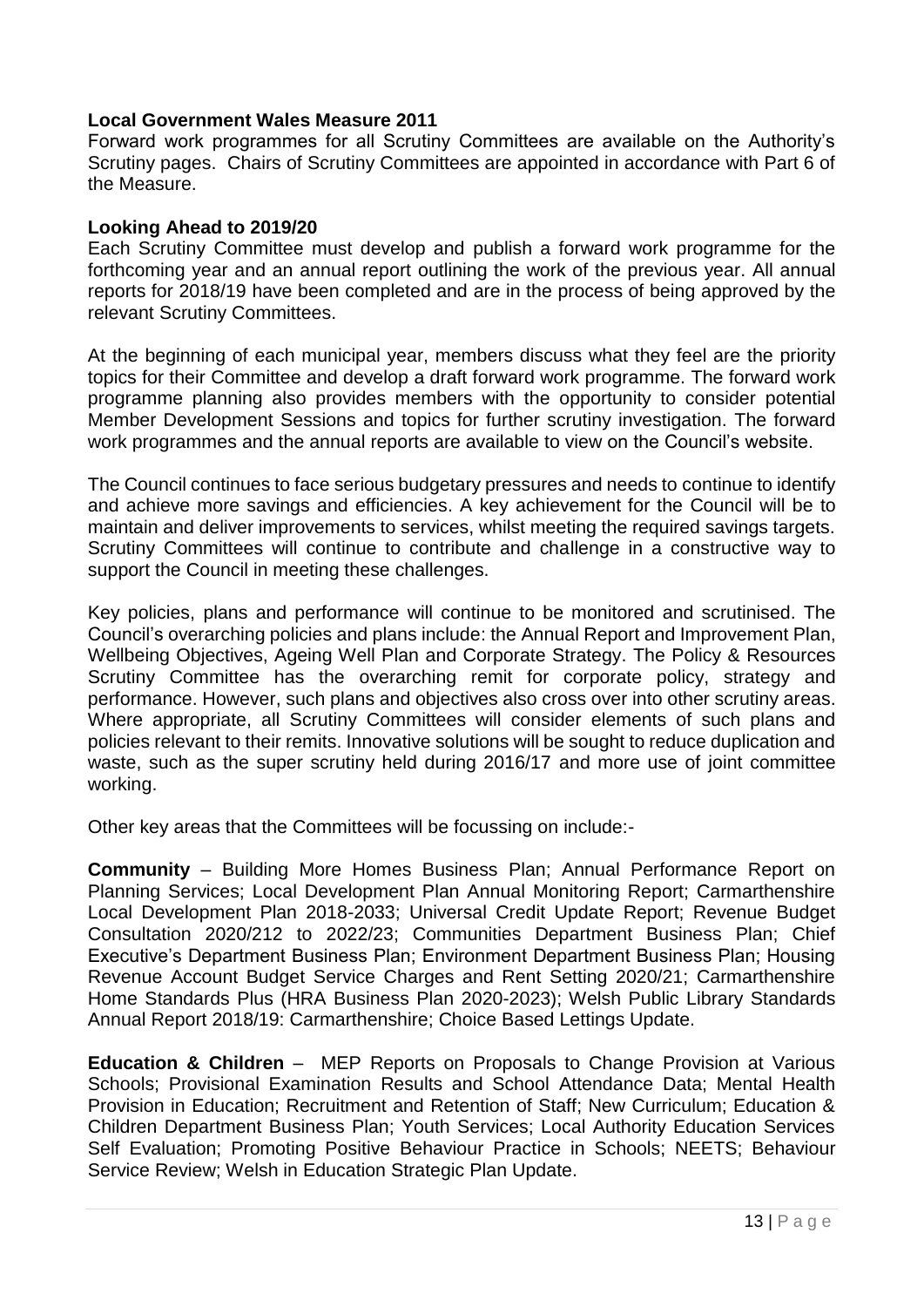**Environmental & Public Protection** – Public Space Protection Order Consultation; Area Planning Board's Drug and Alcohol Misuse Service Annual Report; Public Convenience Strategy; Active Travel Update; Environment Act Forward Plan Update; Storm Callum Section 19 Flood Report; Highways Asset Management Plan Annual Statement; Business and Consumer Affairs Annual Report; Compliments and Complaints Annual Report; Net Zero Carbon Action Plan; Rights of Way Improvement Plan; Environment Act Forward Plan 2016-19 Report on Delivery to the WG; Environment Department Business Plan; Communities Department Business Plan; Chief Executive's Department Business Plan; Environmental Protection Annual Report and Service Delivery Plan; Highway Footway and Road Safety Investment Programme Update; Waste Collections Strategy Review Update; Air Quality Management Area Annual Report; Cleansing Review Update.

**Policy & Resources** – Carmarthenshire Wellbeing Plan Annual Report and PSB Update; Sickness Absence Monitoring Report – End of Year; Annual Report on the Welsh Language; Annual Progress Report on the Digital Transformation Strategy; Strategic Equality Plan Annual Report; Annual Treasury Management and Prudential Indicator Report; TIC Annual Report; Complaints and Compliments Annual Report; Chief Executive's Department Business Plan; Corporate Services Business Plan; Environment Department Business Plan; Treasury Management Policy and Strategy; Wellbeing Objectives Departmental Performance Monitoring Report.

**Social Care & Health** – Adult Social Care Compliments and Complaints End of Year Report; Area Planning Board's Drug and Alcohol Misuse Annual Report; Substance Misuse Service Annual Report; Draft Annual Report of the Statutory Director of Social Services; Annual Report on the Wellbeing Objectives; Annual Safeguarding Report; CIW Inspection of Older People Services; Developing and Sustaining the Workforce; The Transformation Programme; Learning Disability Strategy; Communities Department Business Plan; Service and Support for Children and Young People (Multi Agency Forum Update).

# **Support for the Scrutiny Function**

Support for the Scrutiny function is provided by the Democratic Services Unit, based in the Administration & Law Division of the Chief Executive's Department. The support provided includes:-

- Providing support and constitutional advice to the Council's Scrutiny Committees and to Members of those Committees as well as producing minutes of their meetings and ensuring items arising from those meetings are actioned
- Giving support and advice in relation to the functions of the Council's Scrutiny Committees to executive and non-executive Members of the Council and its Officers
- Managing the strategic development of Scrutiny in Carmarthenshire through engaging in national and regional Scrutiny networks and initiatives, supporting the Chairs and Vice-Chairs of Scrutiny Forum and the Scrutiny Chairs and Vice-Chairs Executive Board Forum
- Advising and supporting the implementation of the requirements of the Local Government (Wales) Measure 2011 as guidance is published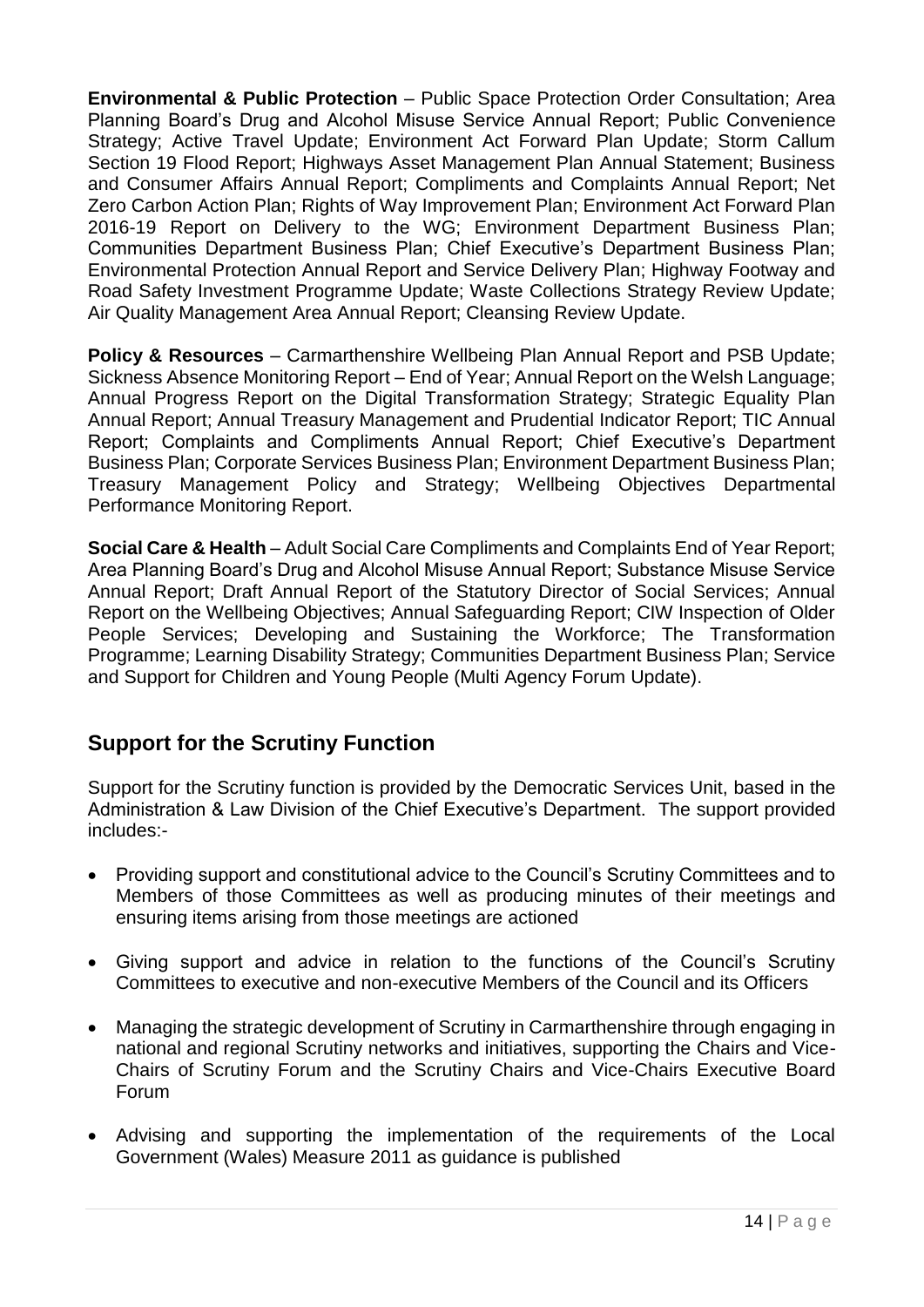- Managing the co-ordination and development of the Scrutiny forward work programmes in conjunction with Scrutiny Members
- Managing and co-ordinating Scrutiny review work, including the operation of scrutiny task and finish groups, authoring reports in conjunction with the groups, and assisting in the implementation and monitoring of completed reviews
- Managing the Scrutiny Member development programme.
- Despatching agendas for Scrutiny Committee meetings a minimum of 4 working days prior to the meeting.

For more information on scrutiny in Carmarthenshire, including work programmes, task and finish reports and annual reports, visit the County Council's website at: [www.carmarthenshire.gov.wales/scrutiny](http://www.carmarthenshire.gov.wales/scrutiny)

To contact the Democratic Services Unit, please call 01267 224028 or email: [scrutiny@carmarthenshire.gov.uk](mailto:scrutiny@carmarthenshire.gov.uk)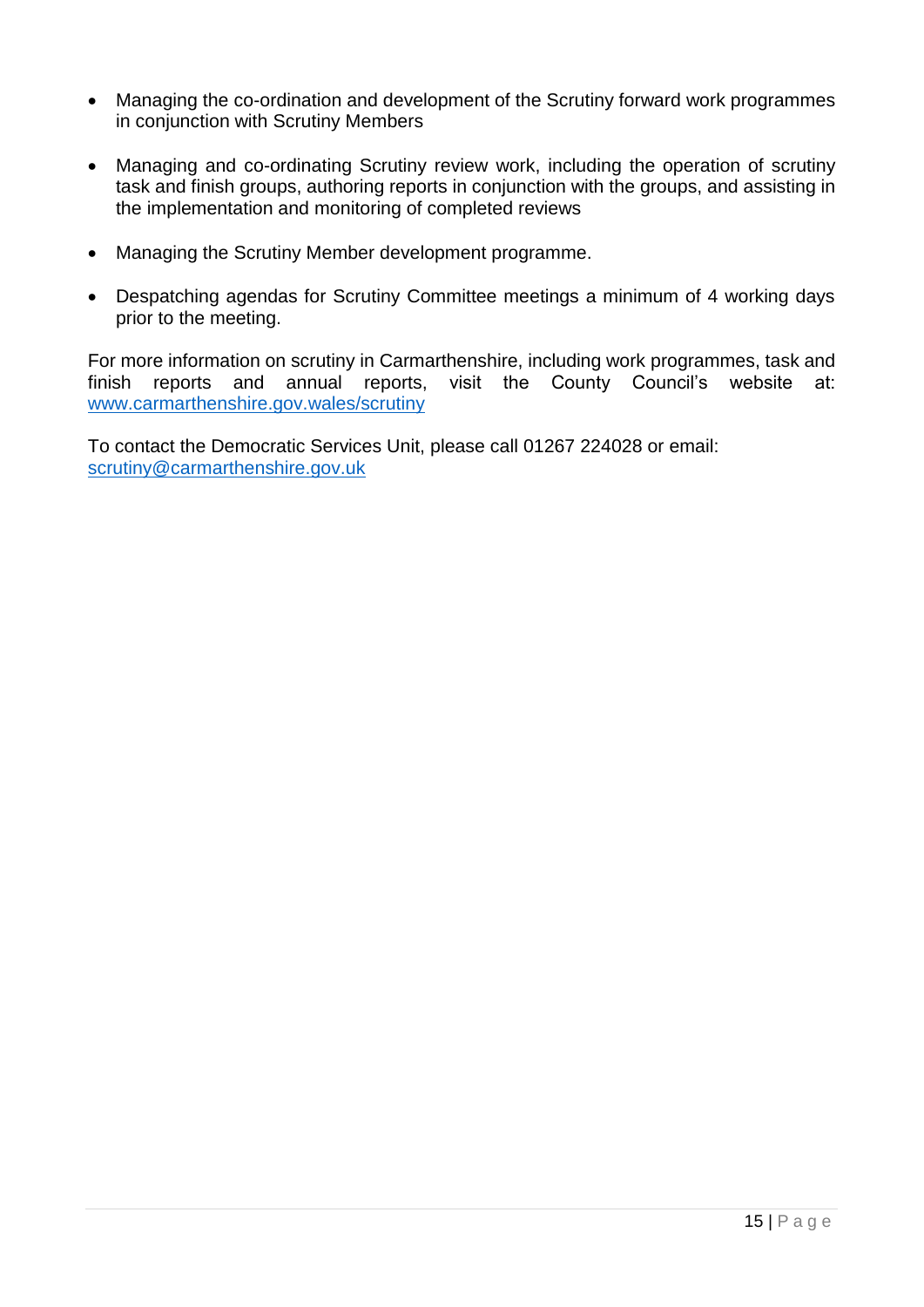## **Scrutiny Committee Chairs & Vice-Chairs during 2018/19**

#### **Policy & Resources**

Cllr. Giles Morgan **Chair** (Swiss Valley) Independent

#### **Community**

Cllr. Sharen Davies Chair (from AGM 16/05/18 to 06/03/19) (Llwynhendy) Labour

Cllr. Ken Howell Vice-Chair (Llangeler) Plaid Cymru

Cllr. Gareth Thomas Vice-Chair (Hendy) Plaid Cymru

Cllr. Fozia Akhtar Chair (from 09/05/19 to AGM on 15/05/19) (Llwynhendy) Labour

#### **Education & Children**

Cllr. Darren Price Chair (Gorslas) Plaid Cymru

Cllr. Edward Thomas Vice-Chair (Llandeilo) Independent

## **Environmental & Public Protection**

Cllr. John James **Chair** (Burry Port) Labour

Cllr. Aled Vaughan Owen Vice-Chair (Gorslas) Plaid Cymru

#### **Social Care & Health**

Cllr. Gwyneth Thomas **Chair** (Llangennech) Plaid Cymru

Cllr. Ieuan Davies Vice-Chair (Llanybydder) Independent